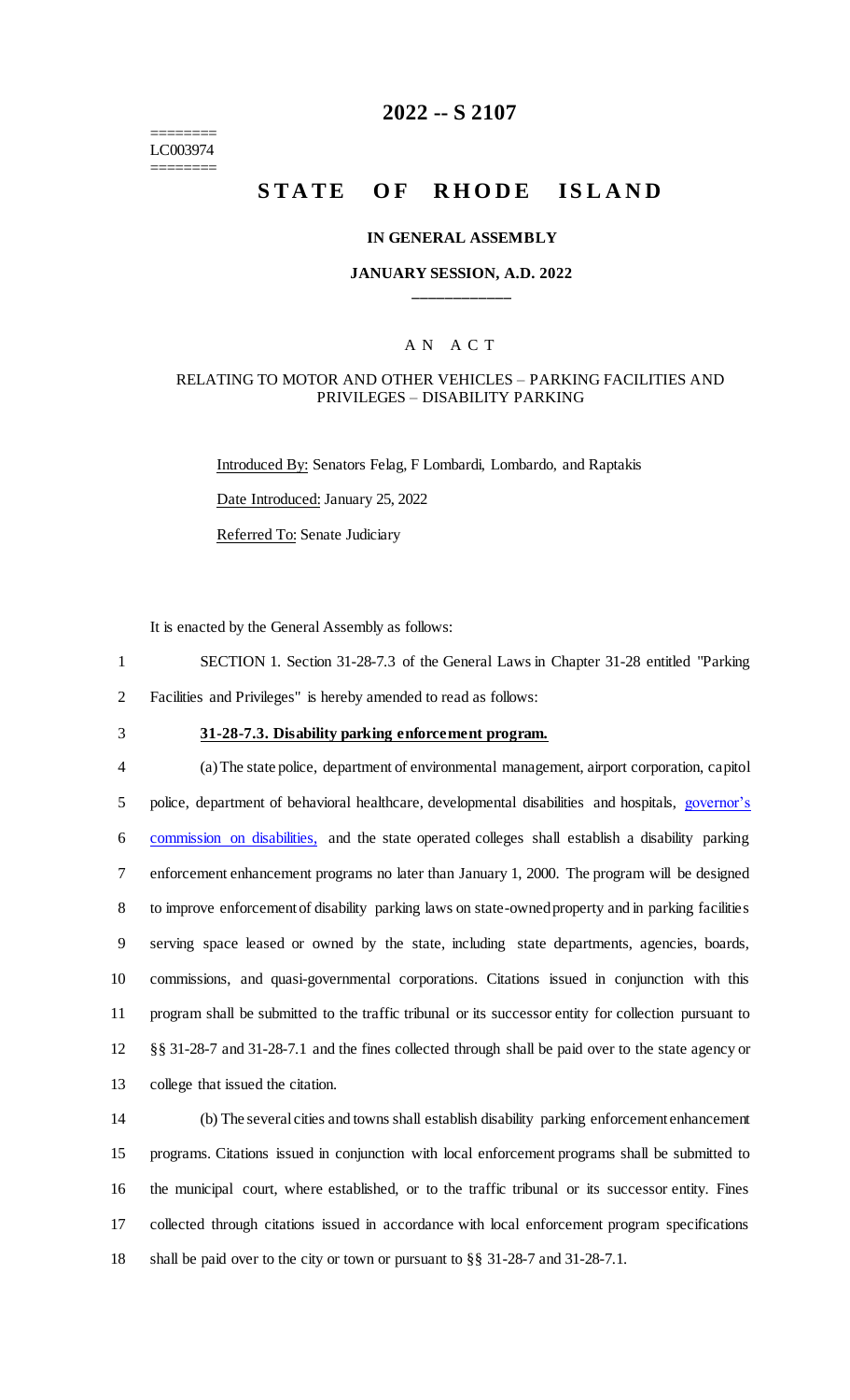(c) Disability parking enforcement enhancement plans.

 (1) The state police, department of environmental management, airport corporation, capitol police, department of behavioral healthcare, developmental disabilities and hospitals, and the state operated colleges shall submit a disability parking enforcement enhancement plan to the governor's commission on disabilities.

 (2) Cities and towns shall submit a disability parking enforcement enhancement plan to the governor's commission on the disability.

 (3) The disability parking enforcement enhancement plans shall describe the enforcement program which the state police, department of environmental management, airport corporation, capitol police, department of behavioral healthcare, developmental disabilities and hospitals, governor's commission on disabilities, the state operated colleges or the municipality intends to establish.

 (4) The disability parking enforcement enhancement plan shall be reviewed by governor's commission on disabilities within sixty (60) days of receipt and suggest improvements to the disability parking enforcement enhancement plans, that shall not be construed as required amendments.

 (d) The types of disability parking enforcement enhancement programs which may be put in place in each municipality, and by the state police, department of environmental management, airport corporation, capitol police, department of behavioral healthcare, developmental disabilities 20 and hospitals, governor's commission on disabilities, and the state operated colleges, may include, but shall not be limited to:

 (1) Enforcement programs which utilize persons deputized for the purpose of the disability parking enforcement enhancement program. The disability parking enforcement deputies shall be required to complete a minimum of four (4) hours training in parking enforcement before being assigned to the program. Each municipality and the state police, department of environmental management, airport corporation, capitol police, department of behavioral healthcare, 27 developmental disabilities and hospitals, governor's commission on disabilities, and the state operated colleges shall provide adequate training and shall assume all liability associated with disability parking enforcement.

 (2) Enforcement programs which specifically designate paid and trained personnel as staff for the disability parking enforcement enhancement program. These personnel are not limited to on-duty police officers, but may also include officers to be paid overtime, auxiliary personnel, special forces, retired personnel, and other paid employee deemed by the responsible authority to be competent and qualified.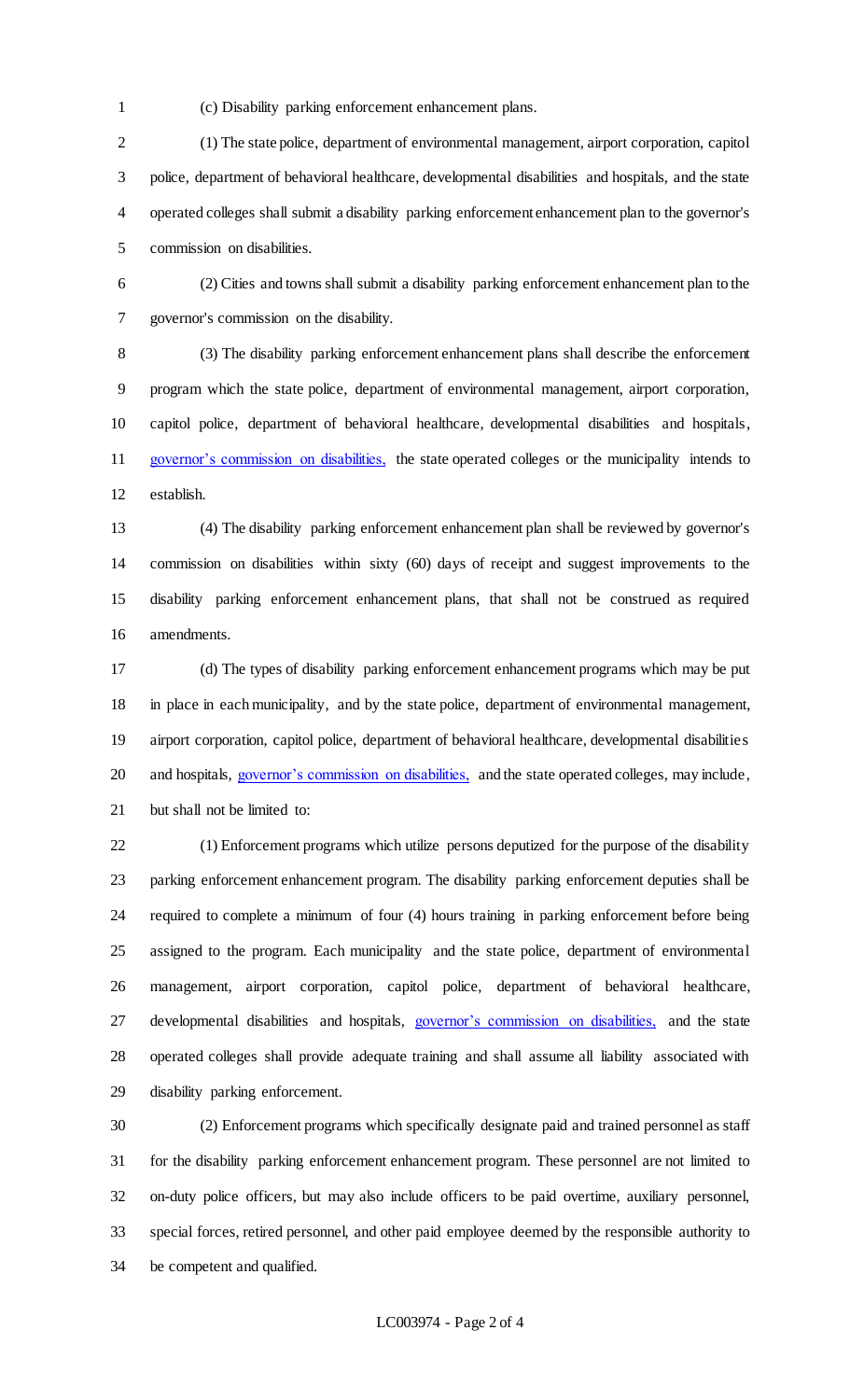- (e) Beginning January 1, 2023 and on each January 1 thereafter, cities and towns and the
- state police, department of environmental management, airport corporation, capitol police,
- department of behavioral healthcare, developmental disabilities and hospitals, and the state
- operated colleges shall be required to submit to the governor's commission on disabilities an annual
- progress report chronicling the collections of fines, procedures used, convictions, and any problems
- or successes which result from the disability parking enforcement enhancement program.
- Following receipt of an annual program report, the governor's commission on disabilities may
- suggest improvements to a disability parking enforcement enhancement program.
- 

SECTION 2. This act shall take effect upon passage.

======== LC003974 ========